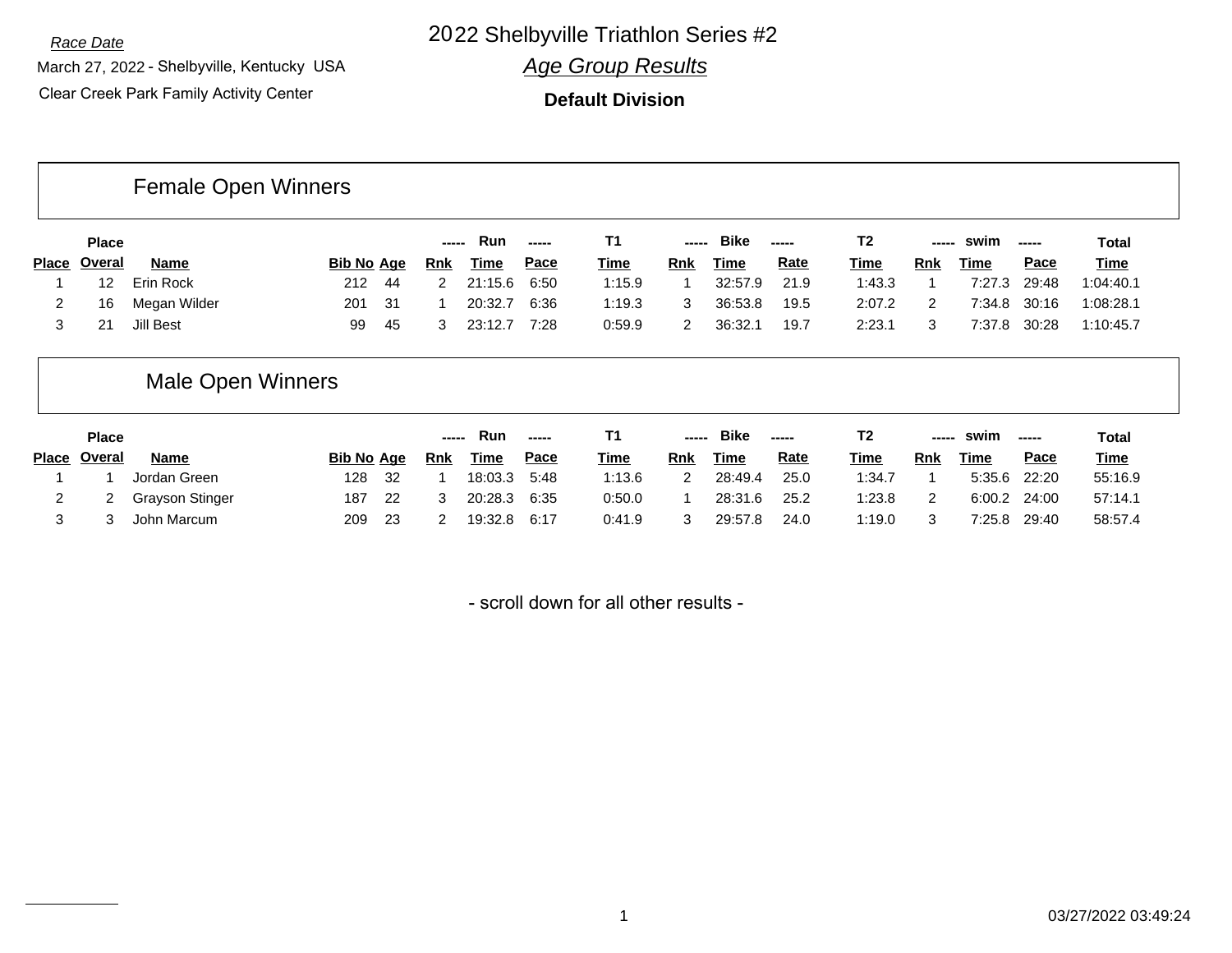|                |               | Female 15 to 19    |                   |                |               |             |                |                |             |             |                |                |             |       |              |
|----------------|---------------|--------------------|-------------------|----------------|---------------|-------------|----------------|----------------|-------------|-------------|----------------|----------------|-------------|-------|--------------|
|                | <b>Place</b>  |                    |                   |                | Run           | -----       | T <sub>1</sub> | -----          | <b>Bike</b> | -----       | T <sub>2</sub> | -----          | swim        | ----- | <b>Total</b> |
| <b>Place</b>   | <b>Overal</b> | Name               | <b>Bib No Age</b> | <b>Rnk</b>     | <b>Time</b>   | Pace        | <b>Time</b>    | Rnk            | <b>Time</b> | <b>Rate</b> | <b>Time</b>    | <b>Rnk</b>     | Time        | Pace  | Time         |
| $\mathbf 1$    | 22            | Reagan Betten      | 19<br>101         | 1              | 24:14.3       | 7:48        | 0:39.5         | 2              | 38:14.2     | 18.8        | 1:48.6         | $\mathbf{1}$   | 6:38.0      | 26:32 | 1:11:34.8    |
| $\overline{2}$ | 67            | Arya Stillions     | 15<br>184         | $\overline{2}$ | 35:19.7 11:21 |             | 2:48.9         | $\overline{1}$ | 34:35.2     | 20.8        | 7:43.4         | $\overline{c}$ | 10:45.0     | 43:00 | 1:31:12.3    |
|                |               | Female 20 to 24    |                   |                |               |             |                |                |             |             |                |                |             |       |              |
|                | <b>Place</b>  |                    |                   |                | Run           | -----       | T <sub>1</sub> |                | <b>Bike</b> | -----       | T <sub>2</sub> | -----          | swim        | ----- | <b>Total</b> |
| Place          | <b>Overal</b> | <b>Name</b>        | <b>Bib No Age</b> | Rnk            | <b>Time</b>   | Pace        | <b>Time</b>    | Rnk            | <b>Time</b> | <b>Rate</b> | Time           | <b>Rnk</b>     | Time        | Pace  | <b>Time</b>  |
| $\mathbf 1$    | 44            | Margaret McGuire   | 21<br>149         | $\mathbf 1$    | 26:04.8       | 8:23        | 1:00.9         | $\overline{1}$ | 38:58.5     | 18.5        | 2:00.0         | 1              | 11:07.6     | 44:28 | 1:19:11.9    |
|                |               | Male 20 to 24      |                   |                |               |             |                |                |             |             |                |                |             |       |              |
|                | <b>Place</b>  |                    |                   |                | Run           | -----       | T <sub>1</sub> | -----          | <b>Bike</b> | -----       | T <sub>2</sub> | -----          | swim        | ----- | <b>Total</b> |
| <b>Place</b>   | Overal        | <b>Name</b>        | <b>Bib No Age</b> | <b>Rnk</b>     | <b>Time</b>   | Pace        | Time           | Rnk            | <b>Time</b> | Rate        | <b>Time</b>    | Rnk            | <b>Time</b> | Pace  | <b>Time</b>  |
| $\mathbf{1}$   | 15            | Zachary Bird       | 20<br>102         | $\mathbf{1}$   | 18:36.9       | 5:59        | 1:02.6         | $\mathbf{1}$   | 38:35.4     | 18.7        | 2:33.7         | $\mathbf{1}$   | 6:09.6      | 24:36 | 1:06:58.2    |
| $\overline{2}$ | 36            | Saahil Sharma      | 22<br>174         | $\overline{2}$ | 26:13.2       | 8:26        | 0:41.1         | 2              |             |             |                |                | 9:22.1      | 37:28 | 1:17:27.7    |
|                |               |                    |                   |                |               |             |                |                | 39:39.9     | 18.2        | 1:31.3         | $\overline{c}$ |             |       |              |
|                |               | Female 25 to 29    |                   |                |               |             |                |                |             |             |                |                |             |       |              |
|                | <b>Place</b>  |                    |                   |                | Run<br>-----  | $- - - - -$ | T <sub>1</sub> | -----          | <b>Bike</b> | -----       | T <sub>2</sub> | -----          | swim        | ----- | <b>Total</b> |
| Place          | Overal        | Name               | <b>Bib No Age</b> | <b>Rnk</b>     | <b>Time</b>   | Pace        | <b>Time</b>    | Rnk            | <b>Time</b> | Rate        | <b>Time</b>    | <b>Rnk</b>     | <b>Time</b> | Pace  | <b>Time</b>  |
| -1             | 32            | Payton Green       | 25<br>129         | $\overline{2}$ | 27:13.6       | 8:45        | 1:07.6         | $\mathbf{1}$   | 36:26.4     | 19.8        | 1:59.3         | 3              | 10:04.7     | 40:16 | 1:16:51.8    |
| $\overline{2}$ | 63            | <b>Audrey Duke</b> | 29<br>114         | 4              | 29:22.8       | 9:27        | 1:16.4         | $\overline{2}$ | 44:33.6     | 16.2        | 2:31.3         | $\mathbf{1}$   | 9:00.3      | 36:00 | 1:26:44.7    |
| 3              | 75            | Rachel Roy         | 26<br>172         |                | 24:43.6       | 7:57        | 1:14.4         | $\overline{4}$ | 56:46.7     | 12.7        | 2:04.3         | 4              | 10:16.9     | 41:04 | 1:35:06.1    |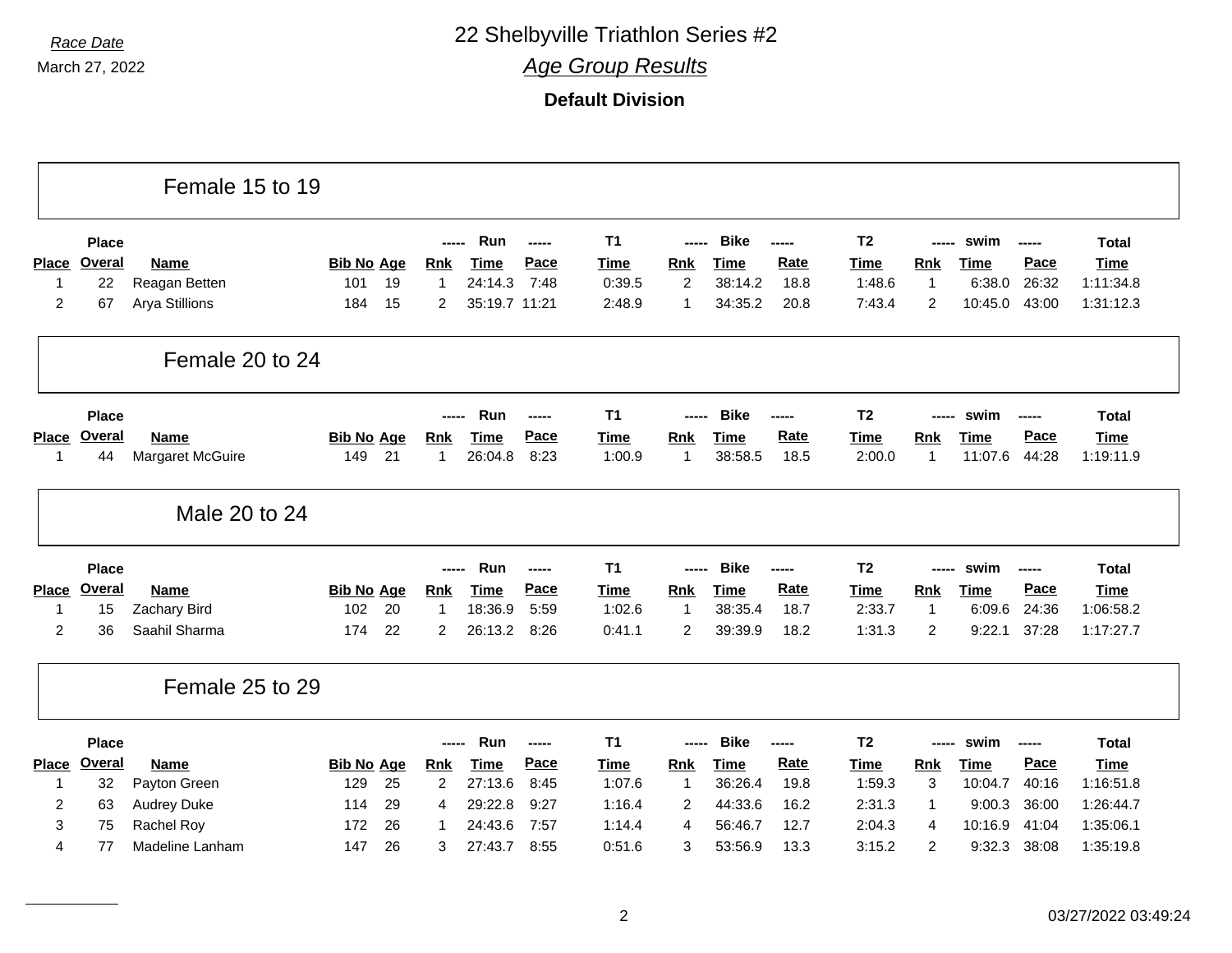*Race Date* 22 Shelbyville Triathlon Series #2

*Age Group Results*

|              |               | Female 25 to 29                          |                   |          |                     |                    |              |                  |                     |                    |              |                  |                   |                  |                |                        |
|--------------|---------------|------------------------------------------|-------------------|----------|---------------------|--------------------|--------------|------------------|---------------------|--------------------|--------------|------------------|-------------------|------------------|----------------|------------------------|
|              | <b>Place</b>  |                                          |                   |          | $---$               | Run                | -----        | T <sub>1</sub>   | -----               | <b>Bike</b>        | -----        | T <sub>2</sub>   | -----             | swim             | ------         | <b>Total</b>           |
| <b>Place</b> | <b>Overal</b> | <b>Name</b>                              | <b>Bib No Age</b> |          | <b>Rnk</b>          | <b>Time</b>        | Pace         | <b>Time</b>      | <b>Rnk</b>          | <b>Time</b>        | Rate         | <b>Time</b>      | <b>Rnk</b>        | <b>Time</b>      | Pace           | <b>Time</b>            |
| 5            | 90            | Caleigh Bell                             | 95                | 29       | 5                   | 37:54.6 12:11      |              | 1:25.4           |                     | 5 1:00:33.5        | 11.9         | 2:51.0           | 5                 | 15:48.3          | 63:12          | 1:58:33.1              |
|              |               | Male 25 to 29                            |                   |          |                     |                    |              |                  |                     |                    |              |                  |                   |                  |                |                        |
|              | <b>Place</b>  |                                          |                   |          | -----               | Run                | -----        | T <sub>1</sub>   | -----               | <b>Bike</b>        | -----        | T <sub>2</sub>   | -----             | swim             | -----          | <b>Total</b>           |
| <b>Place</b> | Overal        | Name                                     | <b>Bib No Age</b> |          | <b>Rnk</b>          | <b>Time</b>        | Pace         | <b>Time</b>      | <b>Rnk</b>          | <b>Time</b>        | Rate         | <b>Time</b>      | Rnk               | <b>Time</b>      | Pace           | <b>Time</b>            |
| $\mathbf{1}$ | 9             | Zachary Bell                             | 96                | 28       | $\mathbf{1}$        | 22:09.2            | 7:07         | 0:51.0           | $\mathbf{1}$        | 31:22.9            | 23.0         | 1:44.1           | $\mathbf{1}$      | 7:23.5           | 29:32          | 1:03:31.0              |
| 2            | 86            | Jesus Montero                            | 155               | 28       | $\overline{2}$      | 29:04.3            | 9:21         | 1:17.9           | 2                   | 53:49.5            | 13.4         | 3:24.1           | $\overline{2}$    | 14:09.3          | 56:36          | 1:41:45.3              |
|              |               | Female 30 to 34                          |                   |          |                     |                    |              |                  |                     |                    |              |                  |                   |                  |                |                        |
|              | <b>Place</b>  |                                          |                   |          |                     | Run                | -----        | <b>T1</b>        | -----               | <b>Bike</b>        | -----        | T <sub>2</sub>   | -----             | swim             | $- - - - -$    | <b>Total</b>           |
| Place        | <b>Overal</b> | <b>Name</b>                              | <b>Bib No Age</b> |          | <b>Rnk</b>          | <b>Time</b>        | Pace         | <b>Time</b>      | <b>Rnk</b>          | <b>Time</b>        | Rate         | <b>Time</b>      | <b>Rnk</b>        | <b>Time</b>      | Pace           | <b>Time</b>            |
| 1            | 46            | Danielle Timmerberg                      | 191               | 31       | 1                   | 24:04.2            | 7:44         | 0:56.2           | $\overline{2}$      | 43:06.8            | 16.7         | 2:20.7           | 2                 | 9:12.3           | 36:48          | 1:19:40.4              |
| 2            | 60            | <b>Katie Goebel</b>                      | 126               | 30       | 2                   | 29:30.4            | 9:29         | 2:03.4           | -1                  | 42:05.6            | 17.1         | 3:01.2           | $\mathbf 1$       | 8:26.6           | 33:44          | 1:25:07.3              |
| 3            | 84            | <b>Chelsey Smith</b>                     | 175               | 32       | 4                   | 35:38.5 11:27      |              | 2:40.7           | 3                   | 46:18.7            | 15.6         | 5:57.1           | 3                 | 9:52.7           | 39:28          | 1:40:27.8              |
| 4            | 85            | <b>Kelsey Stillions</b>                  | 185               | 31       | 3                   | 35:30.2 11:25      |              | 2:48.2           | 4                   | 46:59.9            | 15.3         | 4:29.5           | $\overline{4}$    | 11:52.1          | 47:28          | 1:41:40.1              |
|              |               | Male 30 to 34                            |                   |          |                     |                    |              |                  |                     |                    |              |                  |                   |                  |                |                        |
|              |               |                                          |                   |          |                     |                    |              |                  |                     |                    |              |                  |                   |                  |                |                        |
|              | <b>Place</b>  |                                          |                   |          | -----               | Run                | -----        | <b>T1</b>        | -----               | <b>Bike</b>        | -----        | T <sub>2</sub>   | -----             | swim             | -----          | <b>Total</b>           |
| <b>Place</b> | Overal        | <b>Name</b>                              | <b>Bib No Age</b> |          | <b>Rnk</b>          | <b>Time</b>        | Pace         | <b>Time</b>      | Rnk                 | <b>Time</b>        | Rate         | <b>Time</b>      | Rnk               | <b>Time</b>      | Pace           | <b>Time</b>            |
| 1<br>2       | 13            | <b>Trevor Timmerberg</b><br>Colan Connon | 214<br>108        | 33<br>30 | 1<br>$\overline{c}$ | 19:40.8<br>23:10.3 | 6:19<br>7:27 | 1:05.6<br>1:39.9 | 1<br>$\overline{c}$ | 34:24.1<br>38:50.1 | 20.9<br>18.5 | 2:49.1<br>3:03.6 | $\mathbf{1}$<br>2 | 7:06.6<br>7:09.4 | 28:24<br>28:36 | 1:05:06.5<br>1:13:53.5 |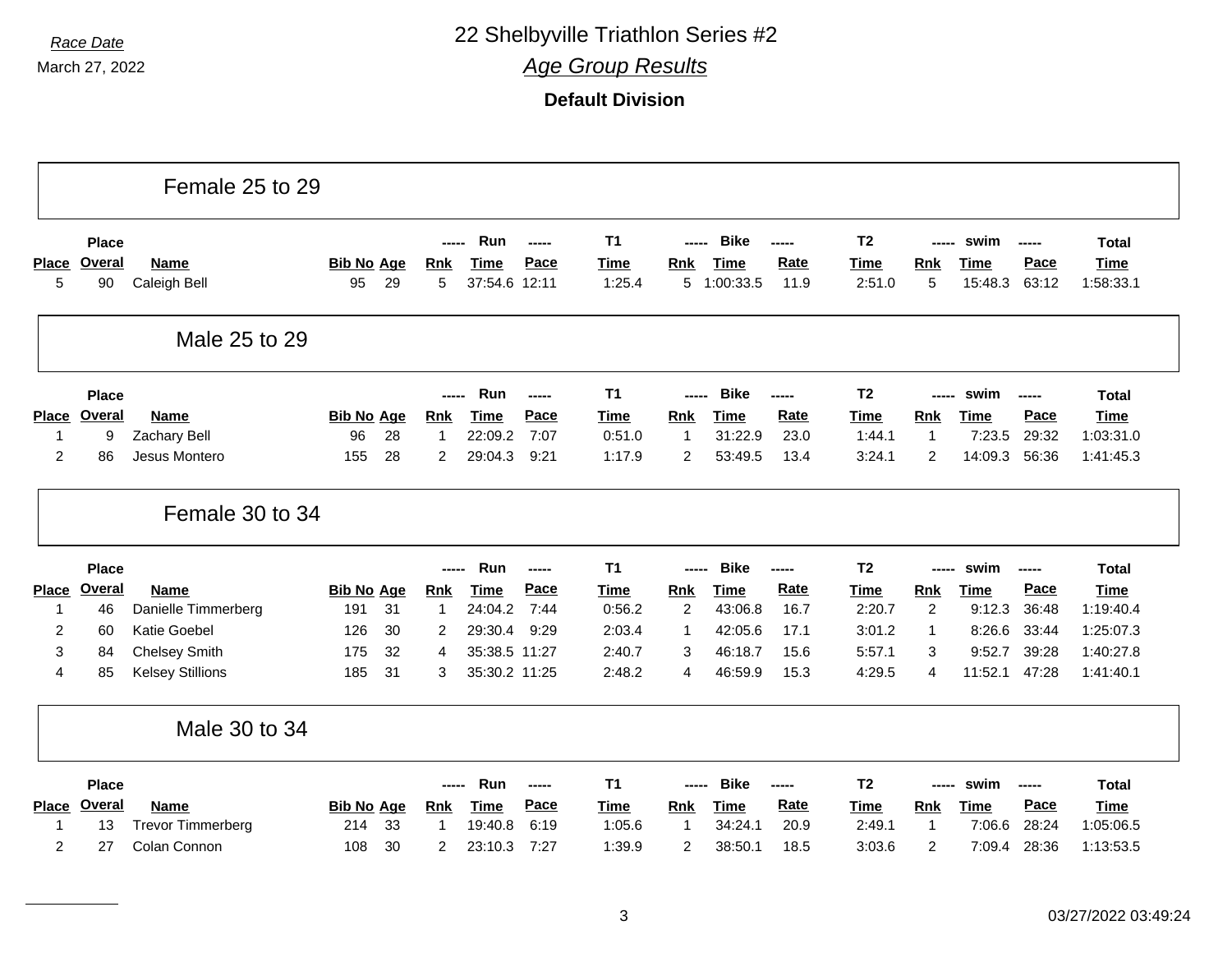|                |               | Male 30 to 34          |                   |    |                |               |        |             |                |             |             |                |                |             |                       |              |
|----------------|---------------|------------------------|-------------------|----|----------------|---------------|--------|-------------|----------------|-------------|-------------|----------------|----------------|-------------|-----------------------|--------------|
|                | <b>Place</b>  |                        |                   |    |                | Run           | ------ | <b>T1</b>   |                | <b>Bike</b> | -----       | T <sub>2</sub> | ----           | swim        | -----                 | <b>Total</b> |
| <b>Place</b>   | Overal        | <b>Name</b>            | <b>Bib No Age</b> |    | <b>Rnk</b>     | Time          | Pace   | Time        | <b>Rnk</b>     | <b>Time</b> | Rate        | <b>Time</b>    | <b>Rnk</b>     | <b>Time</b> | Pace                  | <b>Time</b>  |
| 3              | 47            | Murad Swaidan          | 188               | 34 | 3              | 25:44.5       | 8:16   | 1:22.9      | 3              | 40:29.8     | 17.8        | 2:43.8         | $\overline{4}$ | 9:30.1      | 38:00                 | 1:19:51.2    |
| 4              | 53            | Logan Waller           | 196               | 33 | 4              | 26:27.5       | 8:30   | 1:47.2      | 4              | 42:11.5     | 17.1        | 2:56.4         | 3              | 8:26.3      | 33:44                 | 1:21:49.1    |
| 5              | 80            | Jonathan Wahl          | 195               | 33 | 5              | 34:48.3 11:11 |        | 1:27.4      | 5              | 46:40.0     | 15.4        | 2:53.3         | 5              | 11:12.8     | 44:48                 | 1:37:02.0    |
|                |               | Female 35 to 39        |                   |    |                |               |        |             |                |             |             |                |                |             |                       |              |
|                | Place         |                        |                   |    |                | Run           | -----  | <b>T1</b>   |                | <b>Bike</b> | -----       | T <sub>2</sub> | ----           | swim        | -----                 | <b>Total</b> |
| <b>Place</b>   | <b>Overal</b> | <b>Name</b>            | <b>Bib No Age</b> |    | <b>Rnk</b>     | Time          | Pace   | Time        | <b>Rnk</b>     | <b>Time</b> | Rate        | Time           | <b>Rnk</b>     | <b>Time</b> | Pace                  | <b>Time</b>  |
|                | 30            | Chelsea Williams       | 203               | 37 | 1              | 25:01.0       | 8:03   | 2:34.6      |                | 37:00.8     | 19.5        | 2:25.3         | $\overline{1}$ | 8:34.4      | 34:16                 | 1:15:36.3    |
| $\overline{2}$ | 89            | <b>Shannon Hatcher</b> | 132               | 35 | $\overline{2}$ | 38:43.7 12:27 |        | 0:49.9      | $\overline{2}$ | 59:13.0     | 12.2        | 3:59.2         | $\overline{2}$ | 14:15.0     | 57:00                 | 1:57:01.0    |
|                |               | Male 35 to 39          |                   |    |                |               |        |             |                |             |             |                |                |             |                       |              |
|                | <b>Place</b>  |                        |                   |    | -----          | Run           | -----  | <b>T1</b>   | -----          | <b>Bike</b> | -----       | T <sub>2</sub> | -----          | swim        | $\sim$ - - - - $\sim$ | <b>Total</b> |
| <b>Place</b>   | Overal        | <b>Name</b>            | <b>Bib No Age</b> |    | <b>Rnk</b>     | <b>Time</b>   | Pace   | <b>Time</b> | <b>Rnk</b>     | <b>Time</b> | <b>Rate</b> | Time           | <b>Rnk</b>     | Time        | Pace                  | <b>Time</b>  |
| 1              | 4             | Lewis Jackson          | 140               | 39 | 1              | 21:15.0       | 6:50   | 0:31.5      | 1              | 30:12.3     | 23.8        | 1:32.3         | $\overline{1}$ | 6:20.6      | 25:20                 | 59:51.8      |
| 2              | 17            | <b>Steve Britz</b>     | 105               | 39 | 6              | 26:17.0       | 8:27   | 1:05.2      | 2              | 33:18.0     | 21.6        | 2:05.6         | $\overline{2}$ | 6:31.4      | 26:04                 | 1:09:17.4    |
| 3              | 20            | Derek Weyhrauch        | 200               | 35 | 3              | 24:58.3       | 8:02   | 1:13.6      | 3              | 35:46.0     | 20.1        | 1:44.3         | 3              | 7:02.3      | 28:08                 | 1:10:44.6    |
|                |               | <b>Kendrick Ford</b>   | 120               | 38 | 2              | 24:04.6       | 7:44   | 1:27.3      | 4              | 36:49.2     | 19.6        | 2:57.2         | 6              | 9:50.1      | 39:20                 | 1:15:08.7    |
| 4              | 29            |                        |                   |    |                |               |        |             |                |             |             |                |                |             |                       |              |
| 5              | 58            | Zachary Stillions      | 186               | 35 | 5              | 26:13.3       | 8:26   | 2:13.9      | 5              | 44:16.3     | 16.3        | 3:33.7         | 4              | 8:18.1      | 33:12                 | 1:24:35.5    |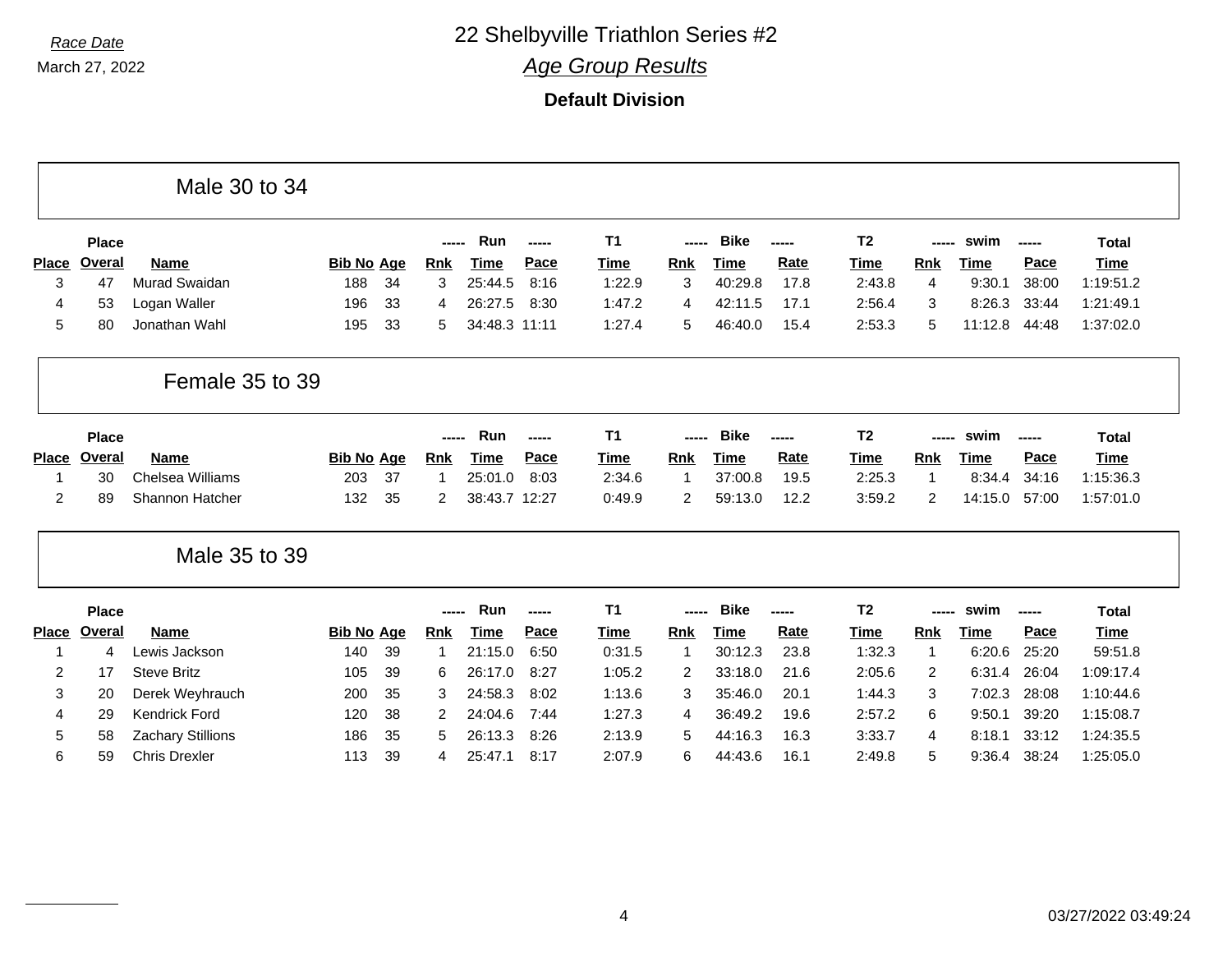March 27, 2022

|                |               | Female 40 to 44         |                   |    |             |               |             |                |                |             |       |                |                |             |       |              |
|----------------|---------------|-------------------------|-------------------|----|-------------|---------------|-------------|----------------|----------------|-------------|-------|----------------|----------------|-------------|-------|--------------|
|                | <b>Place</b>  |                         |                   |    |             | Run           | -----       | <b>T1</b>      |                | <b>Bike</b> | ----- | T <sub>2</sub> | -----          | swim        | ----- | <b>Total</b> |
| Place          | Overal        | <b>Name</b>             | <b>Bib No Age</b> |    | <b>Rnk</b>  | <b>Time</b>   | Pace        | <b>Time</b>    | Rnk            | <b>Time</b> | Rate  | Time           | Rnk            | Time        | Pace  | <b>Time</b>  |
| $\mathbf 1$    | 42            | Emily Lamb              | 146               | 41 | $\mathbf 1$ | 26:58.0       | 8:40        | 1:20.6         | 2              | 40:26.4     | 17.8  | 2:38.4         | $\overline{1}$ | 7:23.4      | 29:32 | 1:18:46.9    |
| $\overline{2}$ | 56            | Julie Pauken            | 161               | 43 | 2           | 31:10.1 10:01 |             | 1:24.3         | $\mathbf 1$    | 39:46.1     | 18.1  | 3:07.2         | $\overline{c}$ | 8:39.3      | 34:36 | 1:24:07.2    |
|                |               | Male 40 to 44           |                   |    |             |               |             |                |                |             |       |                |                |             |       |              |
|                | <b>Place</b>  |                         |                   |    |             | Run           | $- - - - -$ | T <sub>1</sub> | -----          | <b>Bike</b> | ----- | <b>T2</b>      | -----          | swim        | ----- | <b>Total</b> |
| <b>Place</b>   | <b>Overal</b> | Name                    | <b>Bib No Age</b> |    | <b>Rnk</b>  | <b>Time</b>   | Pace        | <b>Time</b>    | <b>Rnk</b>     | <b>Time</b> | Rate  | <b>Time</b>    | <b>Rnk</b>     | <b>Time</b> | Pace  | <b>Time</b>  |
| -1             | 8             | Damien Rock             | 169               | 41 | -1          | 19:00.2       | 6:07        | 0:30.7         | 2              | 33:12.4     | 21.7  | 1:56.1         | 4              | 8:25.9      | 33:40 | 1:03:05.3    |
| $\overline{2}$ | 10            | <b>Chad Gillenwater</b> | 124               | 40 | 2           | 21:24.8       | 6:53        | 0:38.9         | $\mathbf 1$    | 31:19.6     | 23.0  | 2:04.3         | 5              | 8:29.6      | 33:56 | 1:03:57.3    |
| 3              | 18            | <b>Mike Smith</b>       | 177               | 41 | 4           | 24:16.6       | 7:48        | 1:46.3         | 3              | 33:13.9     | 21.7  | 2:37.7         | $\mathbf 1$    | 7:41.0      | 30:44 | 1:09:35.9    |
| 4              | 34            | <b>Marcus Rogers</b>    | 170               | 41 | 3           | 24:08.0       | 7:46        | 2:10.1         | 4              | 36:30.4     | 19.7  | 4:08.3         | 9              | 10:25.0     | 41:40 | 1:17:22.0    |
| 5              | 39            | <b>Bobby Pifer</b>      | 164               | 42 | 6           | 27:10.7       | 8:44        | 1:37.0         | 6              | 38:58.1     | 18.5  | 2:16.4         | $\overline{c}$ | 7:57.1      | 31:48 | 1:17:59.6    |
| 6              | 51            | Robbie Krausen          | 144               | 43 | 9           | 30:42.7       | 9:52        | 1:41.5         | 5              | 37:12.6     | 19.4  | 3:44.5         | 3              | 8:08.9      | 32:32 | 1:21:30.4    |
| $\overline{7}$ | 61            | Wade Sodowsky           | 179               | 43 | 7           | 28:13.2       | 9:04        | 3:23.4         | $\overline{7}$ | 41:20.3     | 17.4  | 3:16.7         | $\overline{7}$ | 9:49.5      | 39:16 | 1:26:03.2    |
| 8              | 62            | Matt Wright             | 206               | 41 | 8           | 28:15.3       | 9:05        | 0:58.7         | 9              | 45:31.3     | 15.8  | 2:46.5         | 6              | 8:59.4      | 35:56 | 1:26:31.5    |
| 9              | 64            | <b>Todd Johanboeke</b>  | 141               | 41 | 5           | 26:15.6       | 8:26        | 1:58.6         | 10             | 46:19.9     | 15.5  | 3:16.3         | 8              | 10:05.5     | 40:20 | 1:27:56.1    |
| 10             | 83            | Keith Temple            | 190               | 43 | 10          | 34:25.9 11:04 |             | 1:26.0         | 8              | 45:07.2     | 16.0  | 4:16.5         | 10             | 12:38.4     | 50:32 | 1:37:54.0    |
|                |               | Female 45 to 49         |                   |    |             |               |             |                |                |             |       |                |                |             |       |              |
|                | <b>Place</b>  |                         |                   |    | -----       | Run           | $-0.000$    | <b>T1</b>      | -----          | <b>Bike</b> | ----- | T <sub>2</sub> | -----          | swim        | ----- | <b>Total</b> |
| Place          | Overal        | <b>Name</b>             | <b>Bib No Age</b> |    | <b>Rnk</b>  | <b>Time</b>   | Pace        | <b>Time</b>    | Rnk            | <b>Time</b> | Rate  | Time           | Rnk            | <b>Time</b> | Pace  | <b>Time</b>  |
| -1             | 43            | <b>Rachel Wilson</b>    | 205               | 47 | 3           | 28:25.4       | 9:08        | 0:36.7         | 2              | 39:40.4     | 18.2  | 2:54.9         | $\overline{c}$ | 7:17.1      | 29:08 | 1:18:54.6    |
| 2              | 45            | Lora Adkins             | 93                | 49 | 2           | 28:20.2       | 9:07        | 1:02.0         | $\mathbf 1$    | 39:13.3     | 18.4  | 2:16.3         | 3              | 8:47.4      | 35:08 | 1:19:39.3    |
| 3              | 50            | <b>Heather Ferguson</b> | 116               | 49 | -1          | 26:20.0       | 8:28        | 1:35.9         | 3              | 41:49.7     | 17.2  | 2:51.1         | 4              | 8:48.0      | 35:12 | 1:21:24.9    |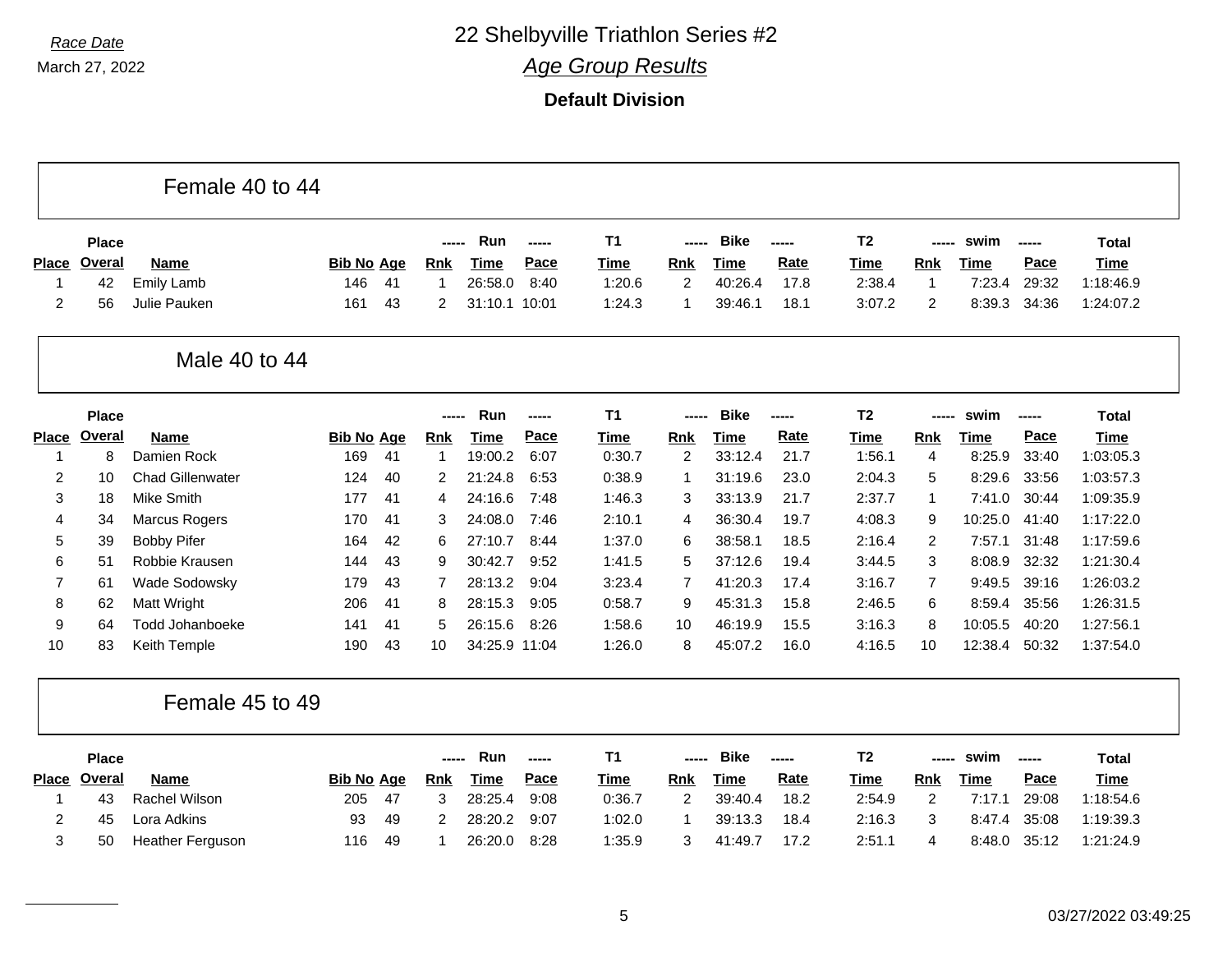**Default Division**

|                |               | Female 45 to 49             |                   |    |                |               |       |                |                |             |       |                |              |             |                                                                             |              |
|----------------|---------------|-----------------------------|-------------------|----|----------------|---------------|-------|----------------|----------------|-------------|-------|----------------|--------------|-------------|-----------------------------------------------------------------------------|--------------|
|                | <b>Place</b>  |                             |                   |    | -----          | Run           | ----- | <b>T1</b>      | -----          | <b>Bike</b> | ----- | T <sub>2</sub> | -----        | swim        | $-0.000$                                                                    | Total        |
| <b>Place</b>   | <b>Overal</b> | Name                        | <b>Bib No Age</b> |    | <b>Rnk</b>     | <b>Time</b>   | Pace  | <b>Time</b>    | <b>Rnk</b>     | <b>Time</b> | Rate  | <u>Time</u>    | <b>Rnk</b>   | <b>Time</b> | Pace                                                                        | <b>Time</b>  |
| $\overline{4}$ | 65            | Lori Powers                 | 165               | 45 | 4              | 29:35.2       | 9:31  | 1:04.3         | 5              | 49:22.5     | 14.6  | 3:27.5         | $\mathbf{1}$ | 6:23.6      | 25:32                                                                       | 1:29:53.3    |
| 5              | 76            | <b>Esther Foster</b>        | 121               | 46 | 5              | 31:10.2 10:01 |       | 0:56.9         | 4              | 49:14.3     | 14.6  | 3:27.7         | 5            | 10:22.3     | 41:28                                                                       | 1:35:11.6    |
|                |               | Male 45 to 49               |                   |    |                |               |       |                |                |             |       |                |              |             |                                                                             |              |
|                | <b>Place</b>  |                             |                   |    |                | Run           | ----- | T <sub>1</sub> | -----          | <b>Bike</b> | ----- | T <sub>2</sub> | -----        | swim        | -----                                                                       | <b>Total</b> |
| <b>Place</b>   | Overal        | <b>Name</b>                 | <b>Bib No Age</b> |    | Rnk            | <b>Time</b>   | Pace  | Time           | Rnk            | <b>Time</b> | Rate  | <b>Time</b>    | Rnk          | <b>Time</b> | Pace                                                                        | <b>Time</b>  |
| -1             | 5             | Gregory Garcia              | 122               | 46 | $\overline{2}$ | 20:46.1       | 6:41  | 0:36.8         | $\overline{1}$ | 29:30.8     | 24.4  | 1:56.0         | $\mathbf{1}$ | 7:02.6      | 28:08                                                                       | 59:52.5      |
| 2              | 6             | Linden Ferguson             | 117               | 45 |                | 20:21.5       | 6:33  | 0:42.5         | 3              | 31:08.2     | 23.1  | 1:29.8         | 2            | 7:05.0      | 28:20                                                                       | 1:00:47.1    |
| 3              | 7             | Michael Boesch              | 103               | 46 | 3              | 21:06.7       | 6:47  | 0:55.3         | 2              | 29:55.0     | 24.1  | 1:48.5         | 4            | 7:31.7      | 30:04                                                                       | 1:01:17.4    |
| 4              | 19            | <b>Patrick Mickler</b>      | 152               | 47 | 4              | 22:57.0       | 7:23  | 1:16.5         | 4              | 34:54.9     | 20.6  | 2:56.9         | 5            | 7:34.0      | 30:16                                                                       | 1:09:39.4    |
| 5              | 23            | David Haynes                | 133               | 47 | 5              | 23:18.6       | 7:30  | 2:06.3         | 6              | 36:47.9     | 19.6  | 2:19.8         | 3            | 7:28.1      | 29:52                                                                       | 1:12:00.9    |
| 6              | 25            | <b>Christopher Williams</b> | 204               | 46 | 6              | 24:48.1       | 7:58  | 1:15.8         | 5              | 36:15.1     | 19.9  | 2:38.8         | 6            | 8:24.6      | 33:36                                                                       | 1:13:22.5    |
| $\overline{7}$ | 49            | Aaron Benson                | 98                | 48 | 8              | 29:20.1       | 9:26  | 1:33.2         | $\overline{7}$ | 39:06.7     | 18.4  | 2:41.5         | 8            | 8:42.3      | 34:48                                                                       | 1:21:24.1    |
| 8              | 54            | David Ritchay               | 168               | 46 | 7              | 27:19.1       | 8:47  | 2:07.6         | 8              | 41:05.5     | 17.5  | 3:40.0         | 7            | 8:40.0      | 34:40                                                                       | 1:22:52.4    |
| 9              | 88            | Dennis Luchtefeld           | 148               | 48 | 9              | 41:29.3 13:20 |       | 4:29.9         | 9              | 51:39.2     | 13.9  | 3:59.6         | 9            | 10:52.0     | 43:28                                                                       | 1:52:30.0    |
|                |               | Female 50 to 54             |                   |    |                |               |       |                |                |             |       |                |              |             |                                                                             |              |
|                | <b>Place</b>  |                             |                   |    |                | Run           | ----- | <b>T1</b>      | -----          | <b>Bike</b> | ----- | T <sub>2</sub> | -----        | swim        | $\begin{array}{ccc} \textbf{---} & \textbf{---} & \textbf{---} \end{array}$ | <b>Total</b> |
| <b>Place</b>   | Overal        | <b>Name</b>                 | <b>Bib No Age</b> |    | <b>Rnk</b>     | <b>Time</b>   | Pace  | <b>Time</b>    | Rnk            | <b>Time</b> | Rate  | Time           | Rnk          | <b>Time</b> | Pace                                                                        | <b>Time</b>  |
| -1             | 24            | Laura Betten                | 100               | 53 | 1              | 25:18.9       | 8:08  | 1:32.6         | $\overline{1}$ | 34:49.9     | 20.7  | 2:19.9         | 4            | 9:03.9      | 36:12                                                                       | 1:13:05.4    |
| 2              | 41            | <b>Molly Prince</b>         | 166               | 53 | 2              | 26:13.3       | 8:26  | 2:12.6         | 2              | 39:08.5     | 18.4  | 2:29.3         | $\mathbf{1}$ | 8:15.5      | 33:00                                                                       | 1:18:19.4    |
| 3              | 48            | Alicia Laubach              | 208               | 52 | 3              | 26:19.3       | 8:28  | 2:16.0         | 3              | 41:14.9     | 17.5  | 2:39.5         | 3            | 8:53.6      | 35:32                                                                       | 1:21:23.6    |
| 4              | 66            | Sherri Sprau                | 182               | 51 | 5              | 32:03.3 10:18 |       | 1:56.6         | 4              | 43:37.7     | 16.5  | 1:50.9         | 5            | 11:32.0     | 46:08                                                                       | 1:31:00.6    |

┑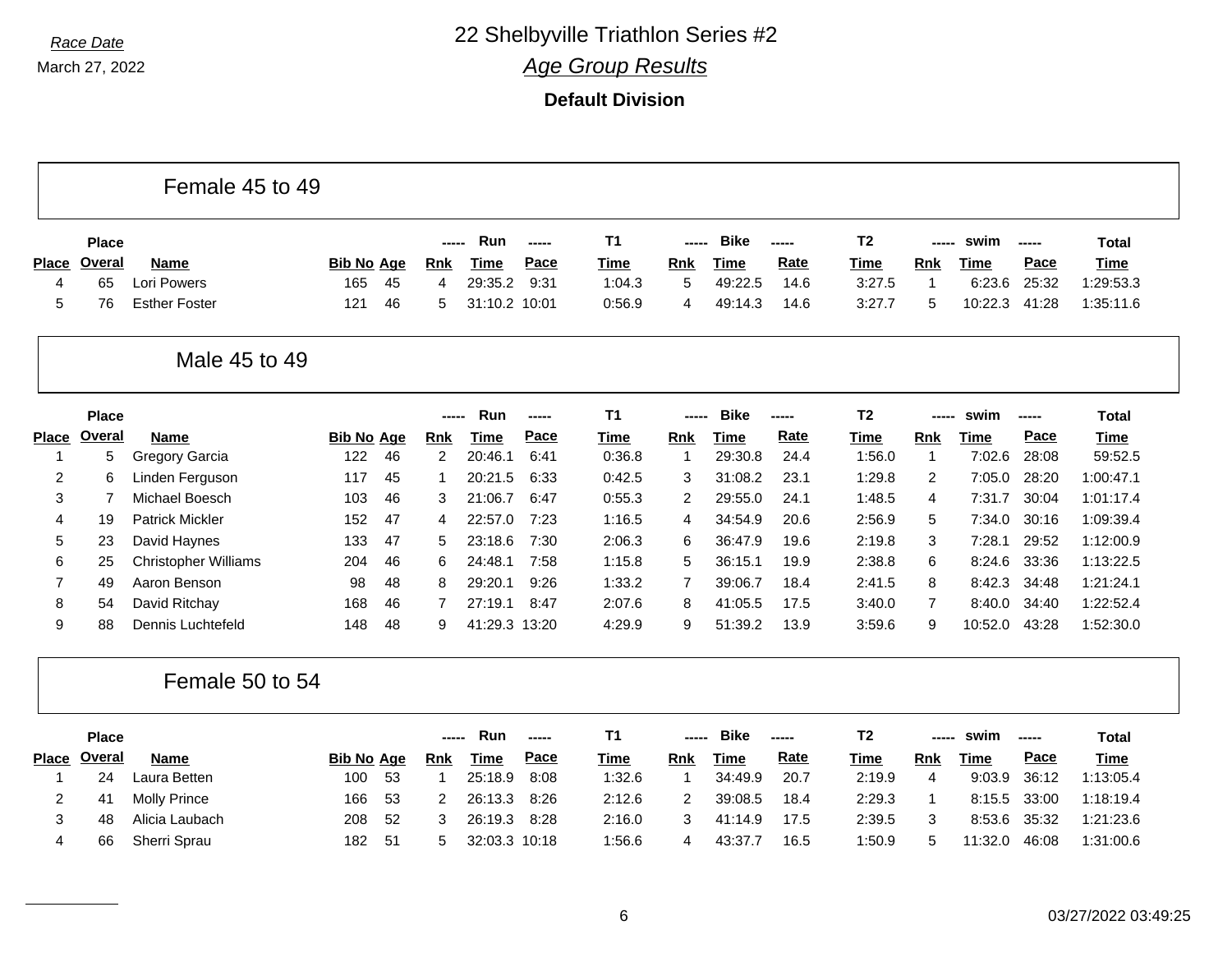|              |               | Female 50 to 54       |                   |            |               |               |                |                |             |       |                |                |             |       |              |
|--------------|---------------|-----------------------|-------------------|------------|---------------|---------------|----------------|----------------|-------------|-------|----------------|----------------|-------------|-------|--------------|
|              | <b>Place</b>  |                       |                   |            | Run           |               | T1             | -----          | <b>Bike</b> | ----- | <b>T2</b>      |                | swim        | ----- | <b>Total</b> |
| <b>Place</b> | <b>Overal</b> | <b>Name</b>           | <b>Bib No Age</b> | <b>Rnk</b> | <b>Time</b>   | Pace          | <b>Time</b>    | <b>Rnk</b>     | <b>Time</b> | Rate  | <b>Time</b>    | <b>Rnk</b>     | <b>Time</b> | Pace  | <b>Time</b>  |
| 5            | 68            | Susan McLoughlin      | 150<br>54         | 4          | 27:35.7       | 8:52          | 1:11.1         | 6              | 47:47.0     | 15.1  | 2:26.6         | 6              | 12:42.1     | 50:48 | 1:31:42.6    |
| 6            | 81            | <b>Missey Mussler</b> | 51<br>159         | 6          | 37:50.2 12:10 |               | 1:42.2         | 5              | 46:32.7     | 15.5  | 2:49.7         | $\overline{2}$ | 8:48.9      | 35:12 | 1:37:43.8    |
|              |               | Male 50 to 54         |                   |            |               |               |                |                |             |       |                |                |             |       |              |
|              | <b>Place</b>  |                       |                   | -----      | Run           | $\frac{1}{2}$ | T <sub>1</sub> | -----          | <b>Bike</b> | ----- | T <sub>2</sub> | -----          | swim        | ----- | <b>Total</b> |
| <b>Place</b> | <b>Overal</b> | <b>Name</b>           | <b>Bib No Age</b> | <b>Rnk</b> | <b>Time</b>   | Pace          | <b>Time</b>    | Rnk            | <b>Time</b> | Rate  | <b>Time</b>    | <b>Rnk</b>     | <b>Time</b> | Pace  | <b>Time</b>  |
| 1            | 37            | Ryan Sprau            | 50<br>181         | 3          | 27:26.1       | 8:49          | 1:16.8         | 1              | 36:12.0     | 19.9  | 3:12.8         | 5              | 9:48.2      | 39:12 | 1:17:56.2    |
| 2            | 40            | Joseph Vap            | 194<br>54         | -1         | 25:39.0       | 8:15          | 1:53.6         | 3              | 38:25.7     | 18.7  | 2:55.5         | 3              | 9:05.6      | 36:20 | 1:17:59.7    |
| 3            | 52            | <b>Kris Mowery</b>    | 157<br>54         | 2          | 27:21.7       | 8:48          | 2:14.6         | $\overline{4}$ | 41:07.3     | 17.5  | 3:13.0         | $\mathbf{1}$   | 7:36.1      | 30:24 | 1:21:32.9    |
| 4            | 55            | Colby Middleton       | 153<br>50         | 5          | 31:54.1 10:15 |               | 1:17.3         | 2              | 38:20.2     | 18.8  | 3:12.3         | $\overline{2}$ | 8:48.1      | 35:12 | 1:23:32.2    |
| 5            | 71            | Liam Pechon           | 53<br>162         | 4          | 30:09.8       | 9:42          | 0:57.5         | 5              | 49:29.5     | 14.6  | 3:19.4         | 4              | 9:11.5      | 36:44 | 1:33:07.9    |
|              |               | Female 55 to 59       |                   |            |               |               |                |                |             |       |                |                |             |       |              |
|              | <b>Place</b>  |                       |                   |            | Run           | -----         | <b>T1</b>      | -----          | <b>Bike</b> | ----- | T <sub>2</sub> | -----          | swim        | ----- | <b>Total</b> |
| <b>Place</b> | Overal        | <b>Name</b>           | <b>Bib No Age</b> | <b>Rnk</b> | <b>Time</b>   | Pace          | <b>Time</b>    | <b>Rnk</b>     | <b>Time</b> | Rate  | <b>Time</b>    | Rnk            | <b>Time</b> | Pace  | Time         |
| 1            | 78            | Carol Bond            | 57<br>104         | 1          | 30:58.7       | 9:57          | 1:20.2         | $\mathbf{1}$   | 49:45.8     | 14.5  | 3:27.7         | 1              | 10:04.4     | 40:16 | 1:35:36.9    |
|              |               | Male 55 to 59         |                   |            |               |               |                |                |             |       |                |                |             |       |              |
|              | <b>Place</b>  |                       |                   | ------     | Run           | $\frac{1}{2}$ | T <sub>1</sub> | -----          | <b>Bike</b> | ----- | T <sub>2</sub> | -----          | swim        | ----- | <b>Total</b> |
| <b>Place</b> | <b>Overal</b> | <b>Name</b>           | <b>Bib No Age</b> | <b>Rnk</b> | <b>Time</b>   | Pace          | <b>Time</b>    | Rnk            | <b>Time</b> | Rate  | <b>Time</b>    | <b>Rnk</b>     | <b>Time</b> | Pace  | <b>Time</b>  |
| 1            | 11            | David Metka           | 59<br>151         | 1          | 22:58.0       | 7:23          | 0:47.7         | 1              | 31:42.6     | 22.7  | 2:02.9         | 1              | 6:51.1      | 27:24 | 1:04:22.5    |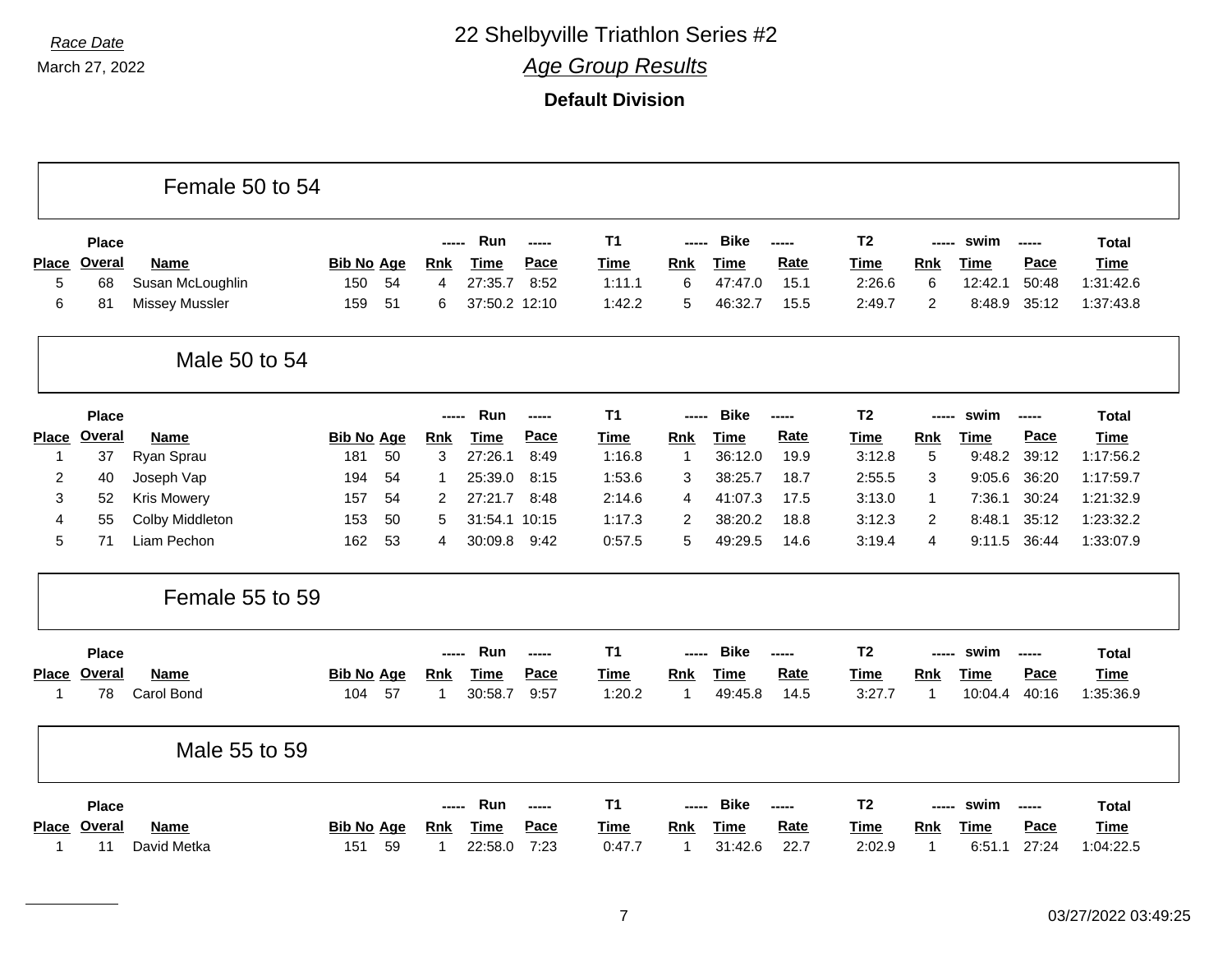|                |               | Male 55 to 59       |                   |                |               |        |             |                |             |       |                |                |             |             |              |
|----------------|---------------|---------------------|-------------------|----------------|---------------|--------|-------------|----------------|-------------|-------|----------------|----------------|-------------|-------------|--------------|
|                | <b>Place</b>  |                     |                   |                | Run           | ------ | <b>T1</b>   |                | <b>Bike</b> | ----- | T <sub>2</sub> | -----          | swim        | -----       | Total        |
| <b>Place</b>   | <b>Overal</b> | <b>Name</b>         | <b>Bib No Age</b> | <b>Rnk</b>     | <b>Time</b>   | Pace   | <b>Time</b> | Rnk            | <b>Time</b> | Rate  | <b>Time</b>    | Rnk            | Time        | Pace        | <b>Time</b>  |
| $\overline{c}$ | 14            | <b>Charles Fell</b> | 115<br>57         | $\overline{c}$ | 24:13.6       | 7:47   | 0:45.8      | $\overline{c}$ | 33:05.6     | 21.8  | 1:45.9         | $\overline{c}$ | 6:52.7      | 27:28       | 1:06:43.9    |
| 3              | 26            | <b>Michael Cook</b> | 109<br>55         | 3              | 25:20.7       | 8:09   | 0:59.6      | 4              | 36:56.1     | 19.5  | 2:37.8         | 3              | 7:46.6      | 31:04       | 1:13:41.1    |
| $\overline{4}$ | 35            | Adam Wilhelmi       | 57<br>202         | 4              | 29:18.8       | 9:25   | 1:13.7      | 3              | 36:23.4     | 19.8  | 2:20.3         | 4              | 8:06.6      | 32:24       | 1:17:23.0    |
| 5              | 87            | Jim Spinks          | 58<br>180         | 5              | 40:18.5 12:57 |        | 2:02.0      | 5              | 45:54.0     | 15.7  | 4:46.4         | 5              | 11:28.1     | 45:52       | 1:44:29.2    |
|                |               | Female 60 to 64     |                   |                |               |        |             |                |             |       |                |                |             |             |              |
|                | <b>Place</b>  |                     |                   | -----          | Run           | ------ | <b>T1</b>   | $---$          | <b>Bike</b> | ----- | T <sub>2</sub> | ------         | swim        | $- - - - -$ | <b>Total</b> |
| <b>Place</b>   | <b>Overal</b> | <b>Name</b>         | <b>Bib No Age</b> | <b>Rnk</b>     | <b>Time</b>   | Pace   | <b>Time</b> | <b>Rnk</b>     | <b>Time</b> | Rate  | <b>Time</b>    | <b>Rnk</b>     | <u>Time</u> | Pace        | <b>Time</b>  |
| 1              | 73            | Kristine Krueger    | 63<br>145         | $\overline{1}$ | 38:56.5 12:31 |        | 2:18.4      | 1              | 38:59.7     | 18.5  | 4:30.0         | 2              | 9:12.9      | 36:48       | 1:33:57.7    |
| $\overline{2}$ | 79            | Susan Di Cicco      | 60<br>110         | $\overline{c}$ | 40:46.6 13:06 |        | 1:37.2      | $\overline{c}$ | 41:48.0     | 17.2  | 2:49.5         | 1              | 8:52.2      | 35:28       | 1:35:53.6    |
|                |               | Male 60 to 64       |                   |                |               |        |             |                |             |       |                |                |             |             |              |
|                | <b>Place</b>  |                     |                   | -----          | Run           | -----  | <b>T1</b>   |                | <b>Bike</b> | ----- | T <sub>2</sub> |                | swim        | -----       | <b>Total</b> |
| <b>Place</b>   | <b>Overal</b> | <b>Name</b>         | <b>Bib No Age</b> | <b>Rnk</b>     | <b>Time</b>   | Pace   | <b>Time</b> | <b>Rnk</b>     | <b>Time</b> | Rate  | <b>Time</b>    | <b>Rnk</b>     | Time        | Pace        | <b>Time</b>  |
| 1              | 33            | John Zeydel         | 61<br>207         | 1              | 26:13.0       | 8:26   | 2:18.2      | 1              | 35:55.3     | 20.0  | 4:14.8         | 1              | 8:14.7      | 32:56       | 1:16:56.2    |
| $\overline{c}$ | 72            | Jim Green           | 63<br>127         | $\overline{2}$ | 31:42.4 10:12 |        | 1:22.7      | $\overline{c}$ | 45:29.4     | 15.8  | 3:15.1         | $\overline{c}$ | 11:43.7     | 46:52       | 1:33:33.5    |
|                |               | Female 65 to 69     |                   |                |               |        |             |                |             |       |                |                |             |             |              |
|                | <b>Place</b>  |                     |                   |                | Run           | ------ | <b>T1</b>   |                | <b>Bike</b> | ----- | T <sub>2</sub> | ------         | swim        | $- - - - -$ | <b>Total</b> |
| <b>Place</b>   | Overal        | <b>Name</b>         | <b>Bib No Age</b> | <b>Rnk</b>     | <b>Time</b>   | Pace   | <b>Time</b> | Rnk            | <u>Time</u> | Rate  | <b>Time</b>    | <b>Rnk</b>     | <u>Time</u> | Pace        | <b>Time</b>  |
| 1              | 57            | Kimberly Peterson   | 163<br>65         | $\mathbf{1}$   | 33:10.4       | 10:40  | 0:32.0      | 1              | 38:57.8     | 18.5  | 2:51.2         | -1             | 8:38.3      | 34:32       | 1:24:09.9    |